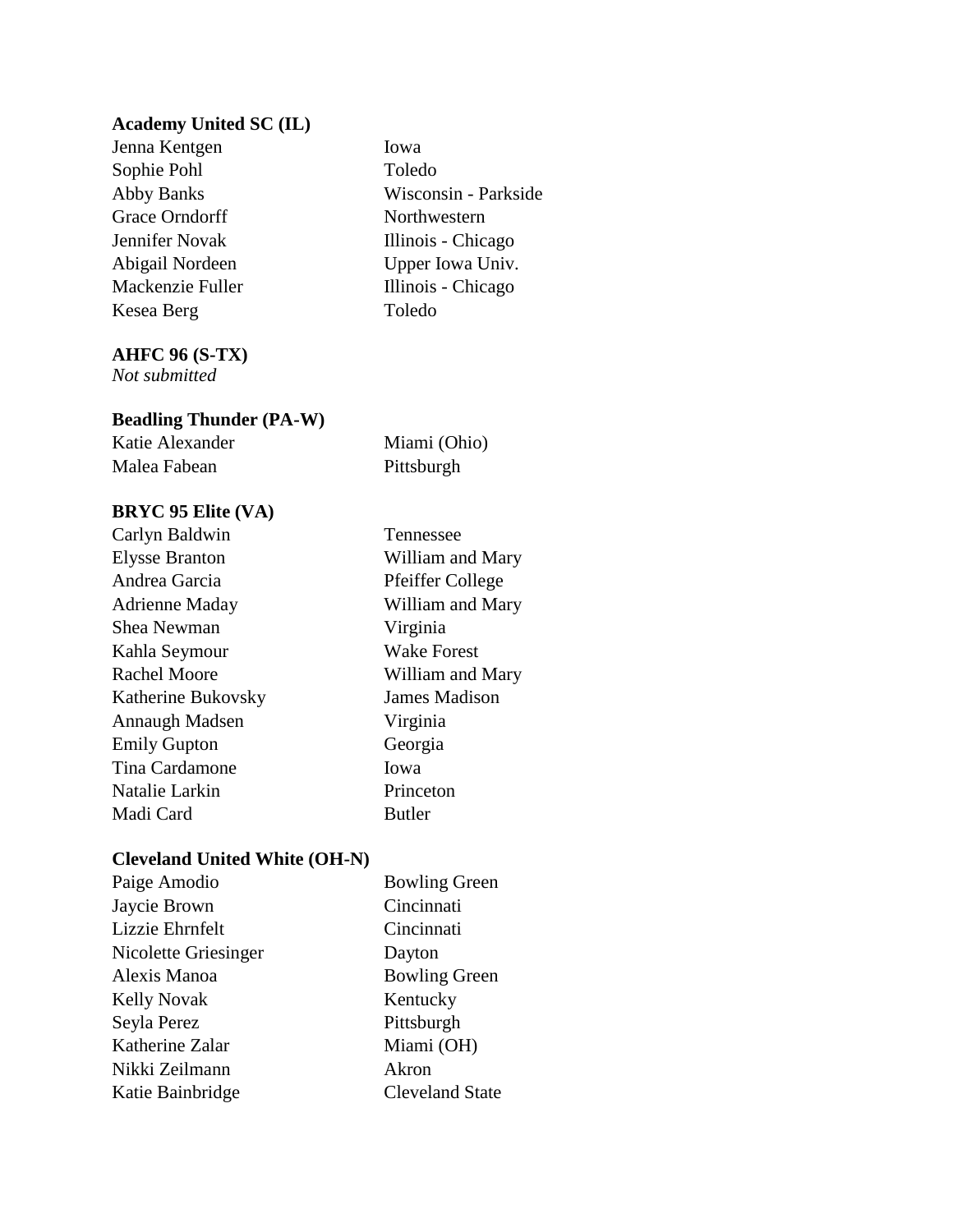| Alli Gurka                | Walsh Univ.     |
|---------------------------|-----------------|
| <b>Maddy Novak</b>        | Walsh Univ.     |
| Mykaela Zingale           | Ashland Univ.   |
| <b>Jule Lacock</b>        | Ashland Univ.   |
| Abby Elinsky              | <b>Illinois</b> |
| <b>Alexis Carpenter</b>   | Miami (OH)      |
| <b>Bridget McEldowney</b> | Ashland Univ.   |
| <b>Emily Rogers</b>       | Lipscomb        |
| <b>Briana Steward</b>     | Ashland Univ.   |

## **FC Alliance 96 Black (TN)**

| Ellie Myrick   | Tennessee - Martin |
|----------------|--------------------|
| Heather Murphy | <b>Austin Peay</b> |
| Jordan Beets   | <b>High Point</b>  |

## **Grand Rapids Crew Jrs Gold (MI)**

Clare Carlson Grand Valley State Monreau DeVos<br>Wake Forest Sydney Vinton Toledo Ashley Weaver Butler Mariah Otolski Loyola Chicago Natalie Knauf Toledo Olivia Everin Illinois - Chicago Kiley Kreple Wisconsin - Parkside Jessie Belsito Illinois - Chicago Madison Pollard Illinois - Chicago Shannon Quinn Grand Valley State Hannah Wilcox Boston Univ.

**Legends FC 95 (CA-S)**

*Not submitted*

## **Match Fit Chelsea Beat (NJ)**

Alexis DellaPietro Maryland Danielle Krachie American Margaret Larsen Seton Hall Ashley Pankey Kansas Victoria Pantaleo Lehigh Rachel Egyed Maryland

# **NASA G14 Elite (GA)**

Willough Davis Furman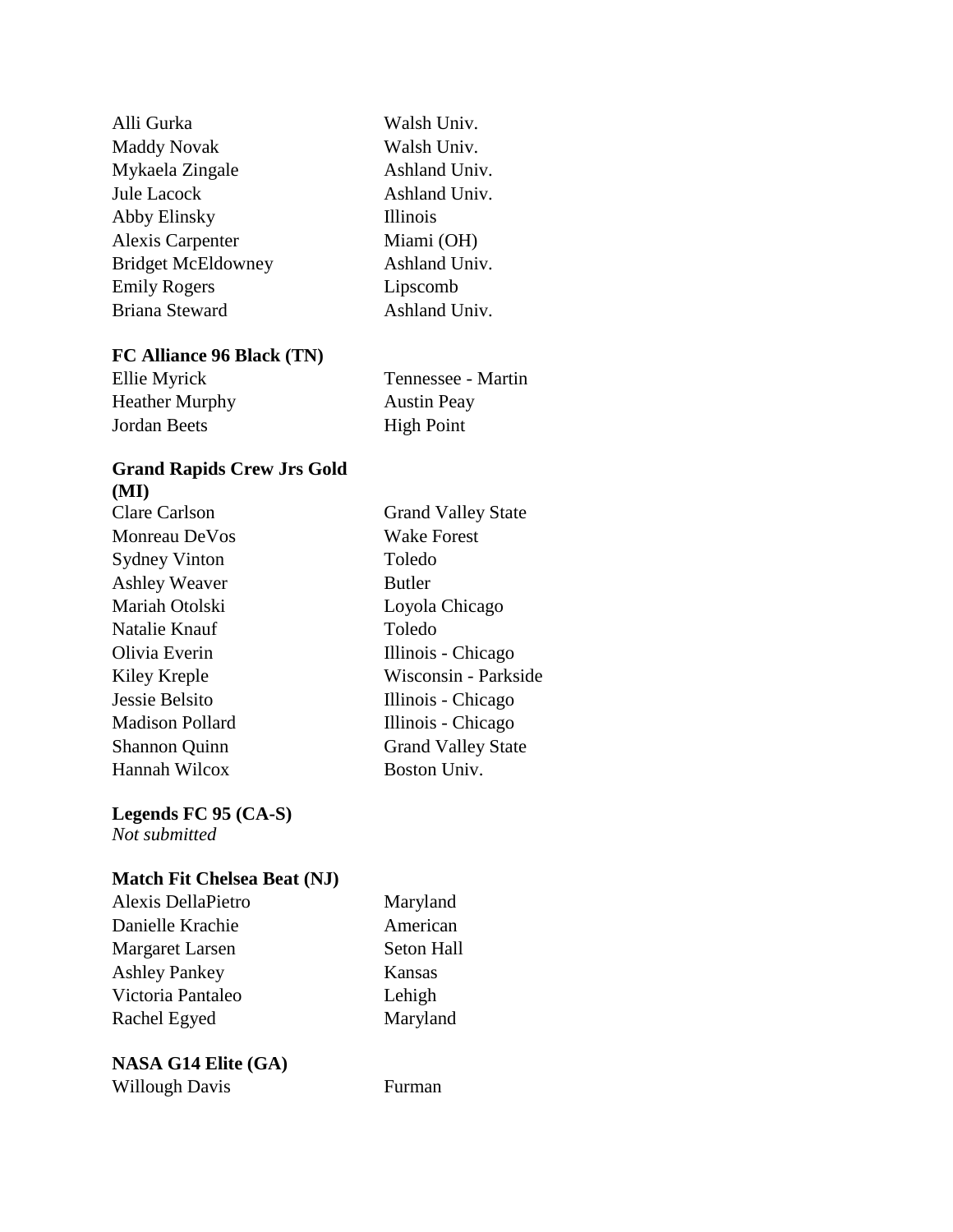## **Oklahoma FC 96 (OK)**

Rachel Thun Tulsa Luka Joyner Oklahoma

## **PDA Ginga (NJ)**

Drew Topor Georgetown Karli Sottung Navy Victoria Puliano Wagner Collge

## **Pride Predators 96 (CO)**

Kinsey Cichowitz Lee Univ. Kaylyn Smith Virginia Tech Erin Geiger Texas Kyleigh Wierenga Ft. Lewis College Tori Burnett Minnesota Savannah Boarman Ft. Lewis College Miranda Brown Ft. Lewis College Wesley Flood Regis

## **PWSI Courage 95 Gold (VA)**

| Annah Lindberg         | North Card |
|------------------------|------------|
| Jennifer Knoebel       | Liberty    |
| Emily Long             | Loyola     |
| Maggie Chapman         | Penn State |
| <b>Colleen Gawkins</b> | Tennessee  |
| Jewel Christian        | James Maq  |
| Jessica Leonard        | George Ma  |
|                        |            |

## **Sporting BV Supersport (MO)**

Jessica Hartzler **Arkansas** 

Tracey Webster College of Charleston

Reagan Ballard Central Oklahoma Hannah Frogge California - Santa Barbara Courtney Essary Central Oklahoma Lexi Carroll **Central Oklahoma** 

Taylor Dey Towson University Jillian Kennedy University of Pennsylvania Jessi Goldman College of New Jersey Hannah Drobits College of New Jersey Brittany Cooper George Washington

Lauren Vyvlecka Colorado - Colorado Springs Jennifer Kahle Western State Colorado

> arolina State ladison Mason